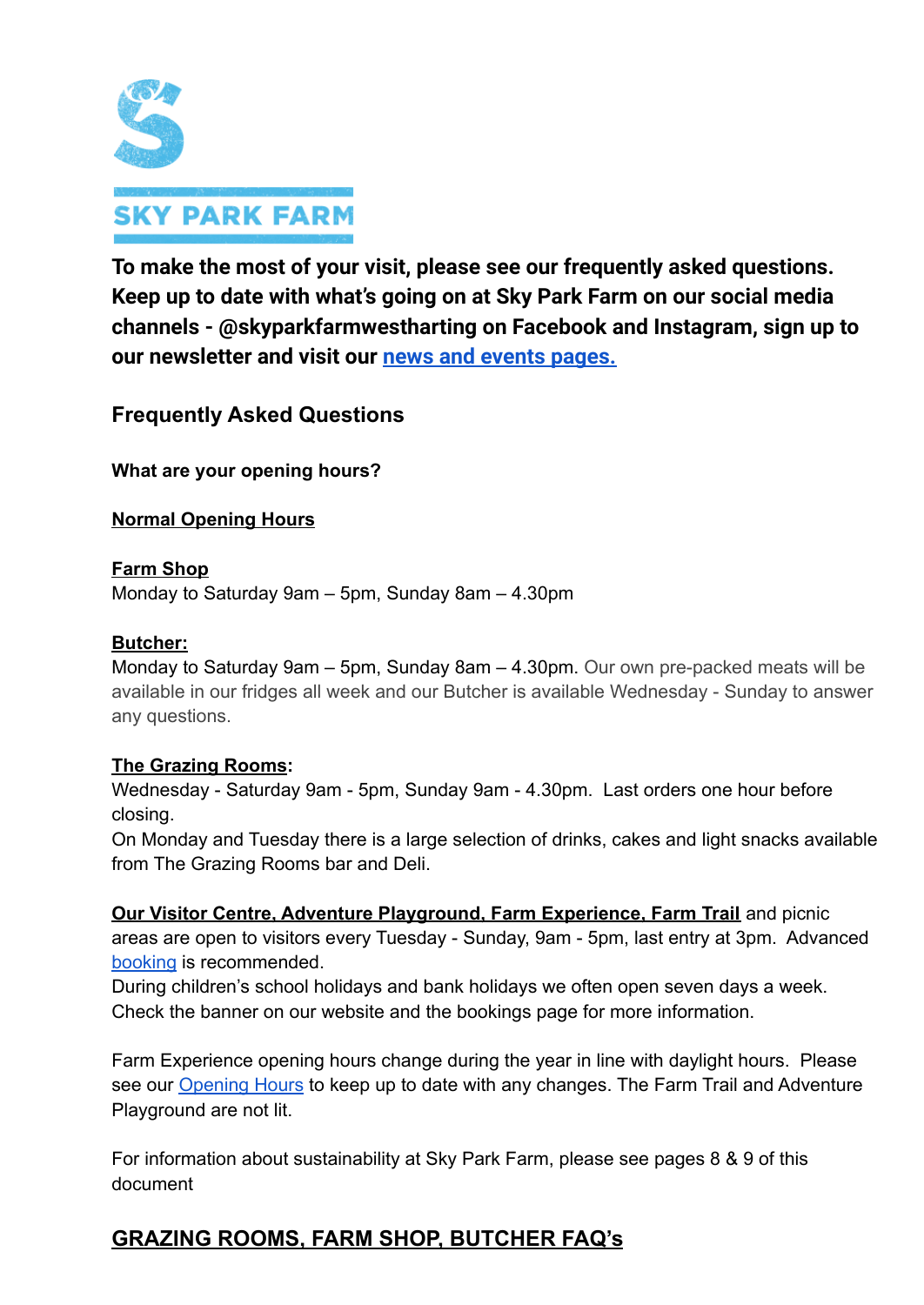#### **Is there Wheelchair access?**

Yes, we have wheelchair access to all buildings at Sky Park Farm and disabled parking bays.

### **Do you have baby changing facilities and disabled toilets?**

Yes we have male and female toilets, disabled toilets and baby changing facilities in The Grazing Rooms and also by the Visitor Centre.

#### **Do you have high chairs for babies and toddlers?**

Yes we do have high chairs available, please ask one of our team when you arrive.

#### **Do children need to be supervised?**

Children must be supervised by an adult at all times in our shops and cafe and around the farm trail and playground. Please encourage your children to share the equipment. Sky Park Farm cannot be held responsible for any injury, howsoever caused.

#### **Do you have a buggy park?**

Yes we have a sheltered buggy park area opposite the entrance to the Farm Shop and The Grazing Rooms.

#### **Can I bring my dog?**

Assistance dogs are welcome throughout Sky Park Farm.

# **Unfortunately, for health and safety reasons, we are unable to allow dogs into the Farm Experience, Adventure Playground, The Grazings Rooms cafe, Farm Shop and Butcher.**

Well behaved dogs are welcome outside of The Grazing Rooms in the Courtyard and Stable Courtyard and on The Terrace by the Visitor Centre. Water bowls for dogs will be provided.

# **Do you charge for car parking?**

No, parking is free at Sky Park Farm.

During busy periods, we have an overflow car park and visitors will be directed to this by members of our team.

# **Do I have to book a table in The Grazing Rooms?**

Booking is recommended to avoid disappointment, but we will endeavour to accommodate your visit should you arrive without a booking.

#### **Can I book a table for 6 or more people?**

Yes, please call us on 01730 634634 for bookings of more than 6 people.

#### **How do I book a table?**

Please book a table for The Grazing Rooms via our website, The Fork website or by calling 01730 634634.

#### **What if I need to cancel my booking?**

Please cancel your reservation on The Fork website or by calling 01730 634634.

# **Do you cater for all allergies and dietary requirements?**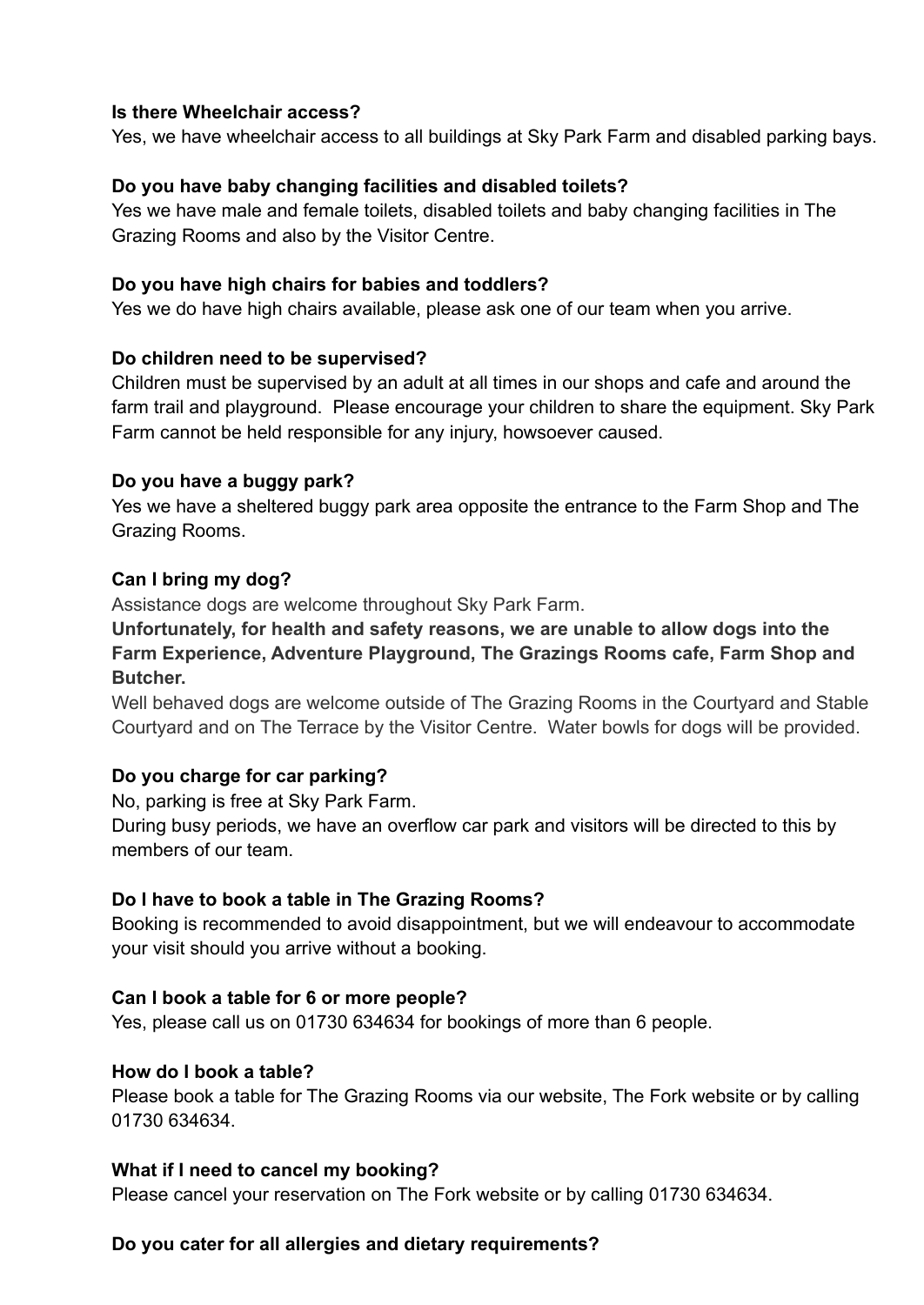Yes we can accommodate all dietary requirements but please do let our staff know in advance of your visit if possible.

# **What time is last orders?**

Last orders must be taken one hour before closing. As we have various menus, last orders may depend on the menu you're ordering from, please ask our staff or see last order information on the menu.

# **Do you have free WiFi?**

Yes we have free WiFi in the The Grazing Rooms cafe, Farm Shop and in the Visitor Centre. Log on to Sky Park Farm (Guest).

# **Do you have an outside seating area?**

Yes, we have tables and chairs with parasols in The Courtyard and Stable Courtyard outside The Grazing Rooms and Farm Shop.

# **Menus & ingredients:**

We strive in all our menus to deliver delicious dishes using mainly local produce. We endeavour for 40% of our food to be supplied from within 30 miles of Sky Park Farm and 40% from within Hampshire, Surrey and Sussex. We have children's breakfast and lunch menus.

# **Where does your produce in the Farm Shop, Deli and Butcher come from?**

Our mission is to provide as much local, quality produce as possible in the Farm Shop, Butcher and Deli. We have a mission to provide at least 40% of the produce from within 30 miles of Sky Park Farm, with another 40% from within Hampshire, Surrey and Sussex. On many occasions we will exceed this.

# **What is your smoking policy?**

We have a no smoking policy throughout the farm but smoking is permitted in the Stable Courtyard outside the Farm Shop, please ask one of our team if you need directions.

# **What payment methods do you accept?**

We accept all major credit and debit cards and advise, where possible, to make contactless or card payments. Cash payment is also accepted in the Farm Shop and The Grazing Rooms.

# **FARM EXPERIENCE FAQ's**

# **OPENING TIMES:**

**Our Visitor Centre, Adventure Playground, Farm Trail** and picnic areas are open to visitors every Tuesday - Sunday, 9am - 5pm, last entry at 3pm.

Advanced **[booking](https://www.skyparkfarm.com/index.php/ticket-bookings/)** is recommended.

During children's state school holidays we open seven days a week, please check the banner on our website and bookings page for these dates.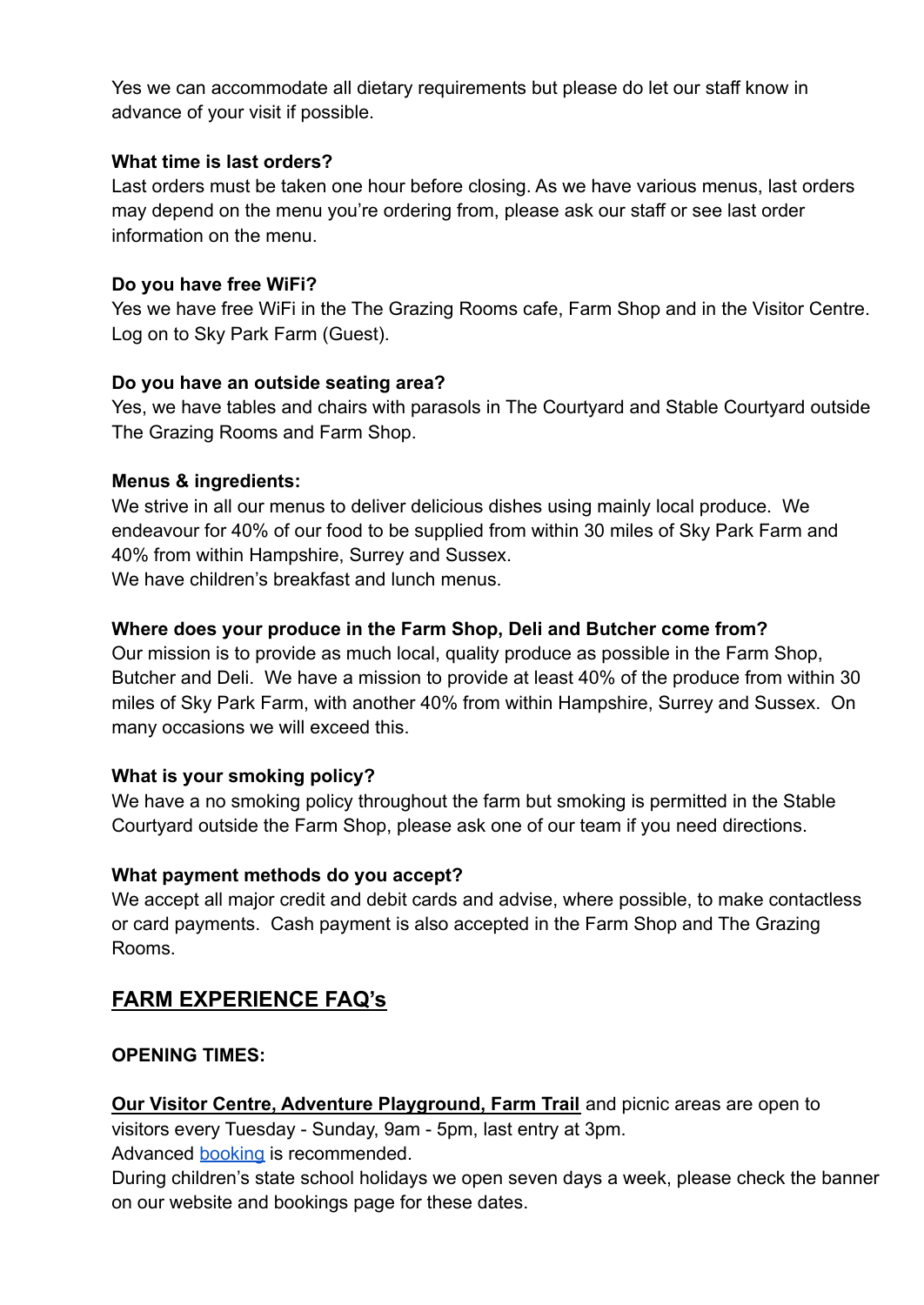Farm opening hours will change in line with daylight hours. Please see our [Opening Hours](https://www.skyparkfarm.com/index.php/visit-us/#opening-hours) to keep up to date with any changes.

#### **Is there Wheelchair access?**

Yes, we have wheelchair access to all buildings at Sky Park Farm.

Outside and on the farm trail, whilst the land is flat around the farm, the ground is uneven so may not be suitable for all wheelchair users and wheelchair access to the River is limited and not advised. [Please see our accessibility guide for](https://www.accessibilityguides.org/content/sky-park-farm) more information.

We have two multi terrain wheelchairs available for use from the Visitor Centre, please phone in advance of your visit to ensure one is available and reserved for your visit. These wheelchairs are not suitable for accessing the river.

We have disabled parking bays at the nearest point to the Visitor Centre entrance.

#### **Do I have to book before I visit the Farm and Adventure Playground?**

Yes, ideally please book your visit online before arriving at the farm. [Bookings](https://www.skyparkfarm.com/index.php/ticket-bookings/) or please call 01730 634634 if you're unable to book online.

#### **How much is it to visit the Deer Farm?**

Please visit our ticket page for information. Ticket [prices](https://www.skyparkfarm.com/index.php/visit-us/#tickets-passes) Access to The Grazing Rooms, farm shop and butcher is free.

#### **Do you offer memberships?**

Yes, annual memberships are available. Please click on this link for more information[.](https://www.skyparkfarm.com/index.php/visit-us/#tickets-passes) [Tickets and memberships](https://www.skyparkfarm.com/index.php/visit-us/#tickets-passes)

# **What does membership include?**

Our annual membership includes all year round entry to the farm, Adventure Playground, Farm Trail and picnic areas. Members also receive a 10% discount off all purchases within the Visitor Centre.

# **Can I make a group booking for the Farm Experience and Adventure Playground?**

Yes, groups of up to 20 are welcome if you book in advance. Please visit our website to book or call 01730 634634 for more information.

#### **Do you have baby changing facilities and disabled toilets?**

Yes, toilets, disabled toilets and baby changing facilities are available at the farm entrance by the Visitor Centre.

#### **What is available in the Visitor Centre?**

We have light refreshments - coffee and soft drinks, sandwiches, sweet treats and healthy snacks available in the Visitor Centre, along with a number of lovely deer and other gifts, children's clothes, books and cards.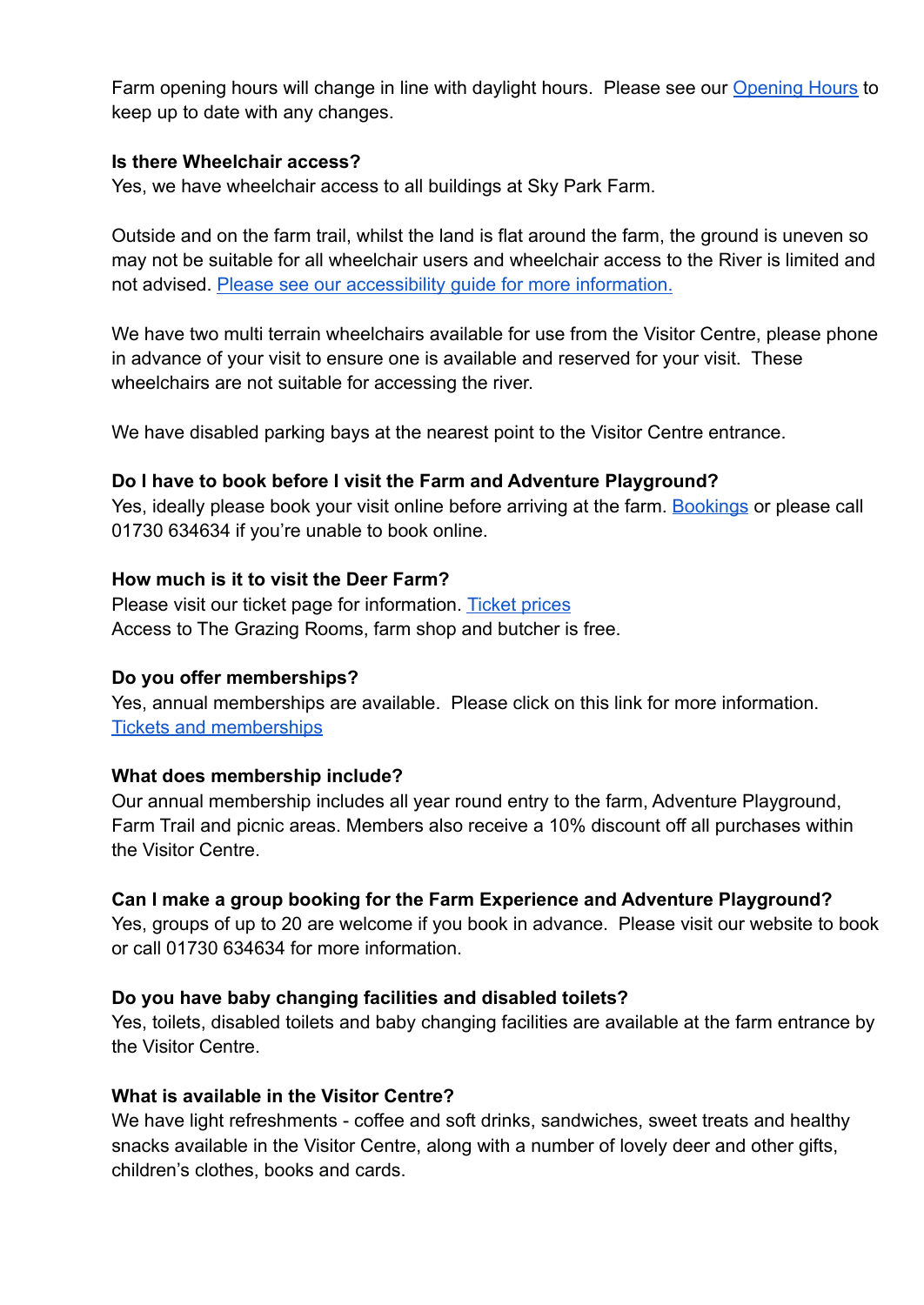# **What if I need to cancel my booking?**

If you need to cancel, please do so 24 hours before your booking for a full refund. Please contact us by email info@skyparkfarm.com or phone us on 01730 634 634 to cancel your booking and process your refund.

# **What happens in bad or extreme weather conditions and some or all of the Farm Experience has to close?**

We take the safety of our visitors very seriously and on the occasions where we experience extreme weather, we may close our Adventure Playground and/or the Farm Trail. We will endeavour to share last minute changes with you and if your visit is disrupted as a consequence of bad weather at the farm, please speak to one of our team.

# **As a working farm, do you ever close?**

Occasionally we may have to close the Farm Experience at short notice due to adverse weather conditions, essential farm maintenance or deer management. We aim to give you as much notice as possible.

Should we have to close over your planned visit, our team will be happy to reschedule your booking.

# **Do you have free WiFi?**

Yes we have free WiFi in the Visitor Centre, The Grazing Rooms cafe, Farm Shop and Butcher. Log on to Sky Park Farm (Guest).

# **How long does it take to walk around the farm trail and how far is the walk?**

You can access as much or as little of the trail as you like. The time it takes depends on your walking speed, but as a guide it takes about 1½ hours to walk around the whole farm trail and it is approximately 3 kilometres.

# **How long can I stay at Sky Park Farm?**

You can stay at Sky Park Farm as long as you like within our opening hours.

# **Where can I buy food?**

The Visitor Centre offers sandwiches, drinks, ice creams, sweet treats and healthy snacks. The Farm Shop and Deli also has a large variety of picnic food and you can dine in The Grazing Rooms cafe.

#### **Can I buy or bring my own food?**

You can buy sandwiches, snacks and drinks at the Visitor Centre. You can bring your own picnics to eat in our outdoor areas at the farm, there are picnic benches at the Dew Pond and by the River Rother. Please dispose of your rubbish in the rubbish and recycling bins provided around the farm.

#### **Do you have an outside seating area?**

Yes we have tables and benches with parasols on The Terrace outside the Visitor Centre. We also have picnic tables at the Dew Pond and River Rother picnic area.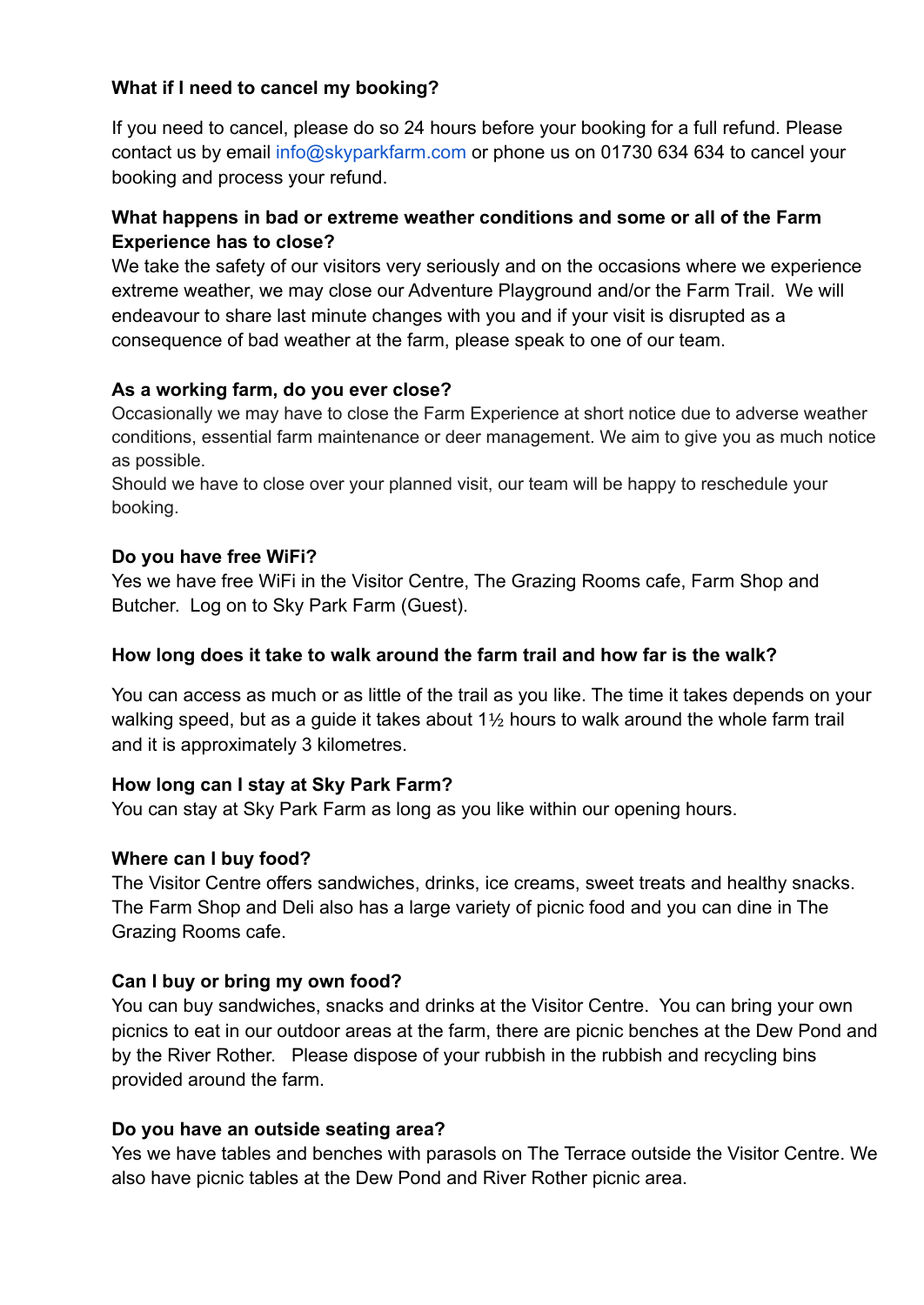# **What age group is Sky Park Farm suitable for?**

All ages are welcome at Sky Park Farm and all age groups can enjoy the deer, the farm experience and the beautiful surroundings.

The Adventure Playground is suitable for all children, toddlers to big kids! There is a specific area for under 5's and a larger area for older children.

# **Do children need to be supervised?**

Children must be supervised by an adult at all times in our shops and cafe and around the farm trail and playground. Please encourage your children to share the equipment. Sky Park Farm cannot be held responsible for any injury, howsoever caused.

# **Are there any restrictions at the farm or Adventure Playground?**

Sky Park Farm is a working deer farm and there will be occasions where the whole farm or parts of the farm will need to be temporarily closed for operational reasons, such as moving the deer to different paddocks. In such instances, we will endeavour to give as much notice as possible.

# **Can we feed the deer?**

Yes you can feed the deer, please only feed the deer the special deer food available to purchase in the Visitor Centre. Deer have a limited diet and to prevent illness, please do not feed the deer anything else.

# **When and where can we feed the deer?**

It is possible to feed the deer at any point along the fence lines around the park. Some of our deer are sometimes shy and may not want to take food but will be happy to eat it from the ground if you throw it into the paddocks.

We also have a specifically designed feeding area near The Terrace.

Please ask our Sky Park Rangers if you have any questions. They'll be around the farm during your visit.

# **Where can I wash my hands?**

Hand washing facilities in our toilet blocks at the Visitor Centre and The Grazing Rooms. We also have hand washing stations available outside in the Adventure Playground, at the deer feeding station and the Dew Pond. There are hand sanitiser dispensers available at the Visitor Centre, Farm Shop and The Grazing Rooms.

# **What clothes and footwear are appropriate for walking around the farm?**

Suitable clothing and footwear for the weather conditions and time of year is advised. The farm experience offers little shelter from the weather so please bring appropriate clothing for the weather conditions. Hoggin (large compacted gravel) paths are in place around the majority of the trail and grass paths are found near the river and dew pond. Sandals are not advised.

# **What do I do if I have lost something at the farm?**

All lost property is brought to the reception at the visitor centre at the end of the day. If you think you have lost something please call 01730 634634 or email info@skyparkfarm.com to see if we have your item. If we have your item we will need your name and number and who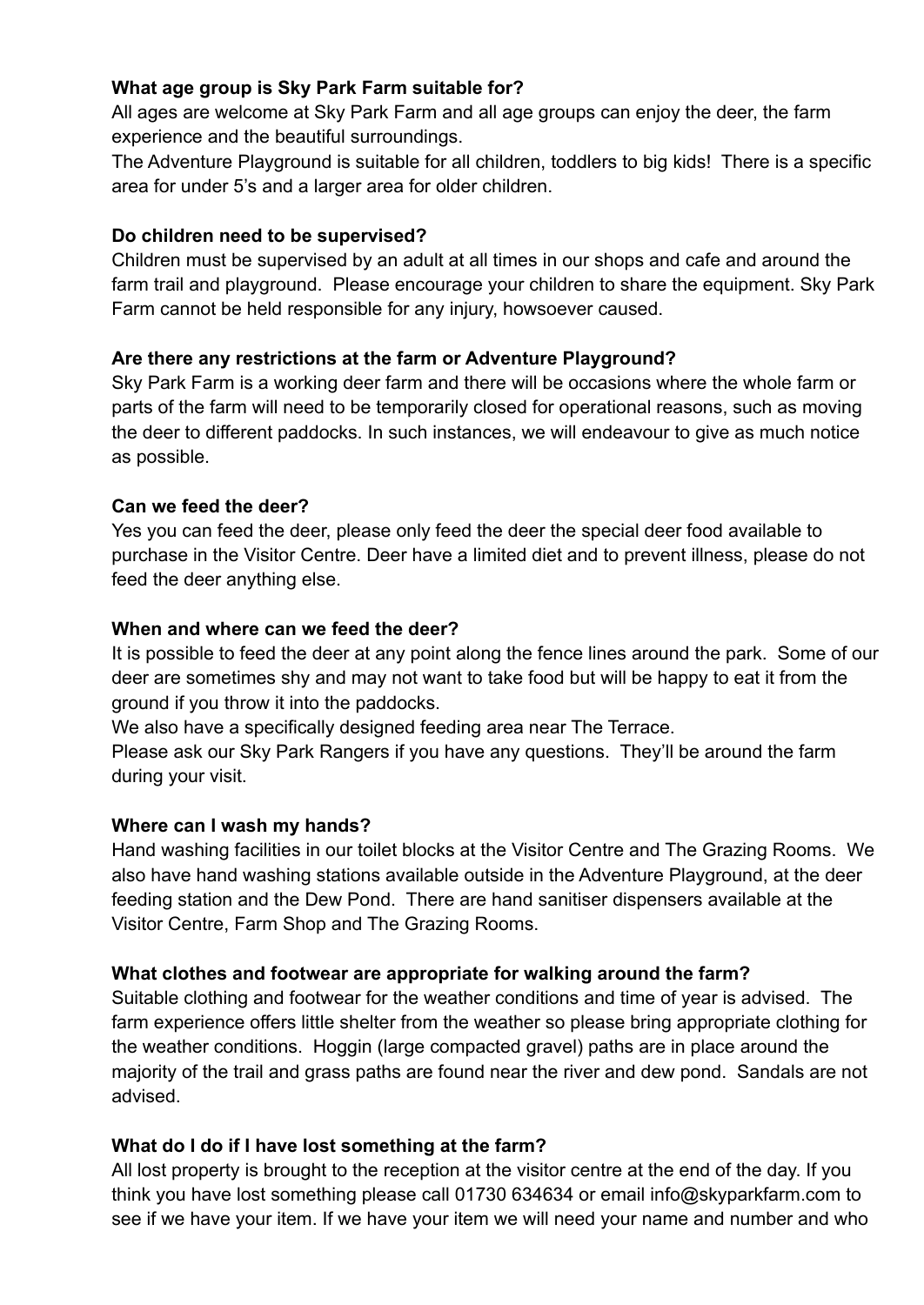is picking it up, if you are emailing us please do let us know the day of your visit. We keep lost property for two months and then donate relevant items to the local charity shop.

# **Can I buy a gift voucher?**

Yes of course, please ask a member of our team either at the Visitor Centre or at the till point in the Farm Shop and they will be happy to help you.

# **Can I book a school trip?**

Yes, please contact info@skyparkfam.com for more information.

# **Can I book the Education Centre for an event?**

Yes, the Deer Hub can be hired to host educational and other events. Please email us info@skyparkfarm.com or call us on 01730 634634.

# **Where do I park if the car park is full?**

There is a large car park for Farm Experience visitors just beyond the main entrance to Sky Park Farm. Our staff will signpost you to this car park during busy times.

# **Do you have a first aider?**

Yes there are first aiders on the site at all times and we have first aid equipment in the Visitor Centre and The Grazing Rooms.

# **Water Safety Information**:

River Rother: please be advised that there are steep banks by the river. The river is fast flowing and deep in places. The water may look calm on the surface but there can be strong undercurrents. Swimming or playing in the water is not permitted under any circumstances. Please do not go too close to the water's edge and keep a watchful eye on your children at all times. Sky Park Farm cannot be held responsible for any injury howsoever caused.

Dew Pond: please be advised that playing in the water is not permitted under any circumstances. Please do not go too close to the water's edge and keep a watchful eye on your children at all times. Sky Park Farm cannot be held responsible for any injury howsoever caused.

# **Will we get turned away if you're too busy?**

We will also try and accommodate your visit but it is advisable to book in advance of travelling to Sky Park Farm to avoid disappointment for the Farm Experience and The Grazing Rooms.

# **What is your smoking policy?**

We have a no smoking policy throughout the farm and within all the buildings but smoking is permitted in the Stable Courtyard outside the Farm Shop, please ask one of our team if you need directions.

# **What payment methods do you accept?**

We accept all major credit and debit cards and advise, where possible, to make contactless or card payments. However, cash payments will be accepted in the Visitor Centre, Farm Shop and The Grazing Rooms, if required.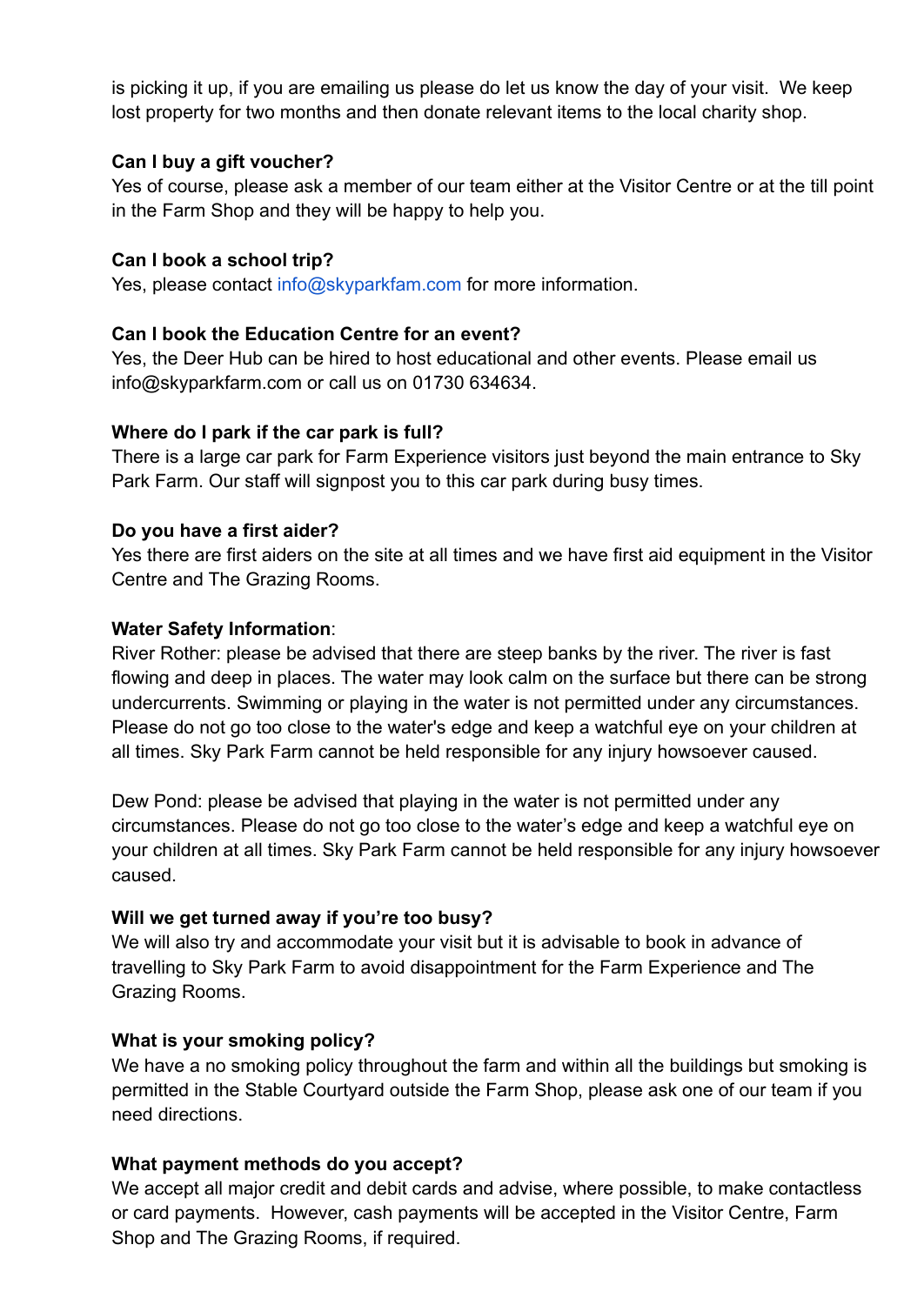# **Can I take photographs during my visit to Sky Park Farm?**

Visitors are welcome to take photographs for personal use whilst at Sky Park Farm. Should you wish to use images for commercial use please request permission from staff in the Visitor Centre.

# **What is Sky Park Farm doing to help the environment?**

We are very aware of the part that we play in helping the environment and have ensured we are as environmentally friendly as possible. We use recyclable products and minimise waste and recycle all that we can.

We have planted many trees and take great care of the land at Sky Park Farm, enhancing the natural environment and beauty.

# **SUSTAINABILITY AT SKY PARK FARM**

Sky Park Farm is committed to sustainable operations as a guiding principle across all areas of our business. Concern for the environment is an integral and fundamental part of this commitment. Our aim is to reduce the impact on the environment from our operations.

Our mission is to educate our visitors about the benefits of sustainable living, demonstrating in our own business practice the ways in which this can be achieved.

- Local suppliers:
	- At the core of our business is our farmed venison culled and butchered on site and sold at the Butcher counter
	- We champion local suppliers across all aspects of its business, and our mission is to deliver 40% of our food offer from within 30 miles, with a further 40% from within Hampshire, Surrey and Sussex.
- Encouraging Sustainable Shopping:
	- In our Farm Shop we have a milk vending machine where customers are encouraged to return recyclable glass bottles and refill either oat or cow's milk sourced from local suppliers
	- We offer refillable dry grocery goods such as pasta, pulses and cereals
	- We have created an Observation Beehive in our Farm Shop to educate visitors about the importance of beekeeping, and continue to extend our Apiary so we can supply local honey.
	- Our coffee and tea is Fairtrade
- Visitor Experience:
	- We encourage visitors to dispose their rubbish responsibly in the specific relevant bins provided
	- We encourage our customers to use our recyclable paper or hessian bags
	- We use paper straws, cups, packaging and recyclable products where appropriate
	- Our disposable cutlery is all biodegradable and compostable